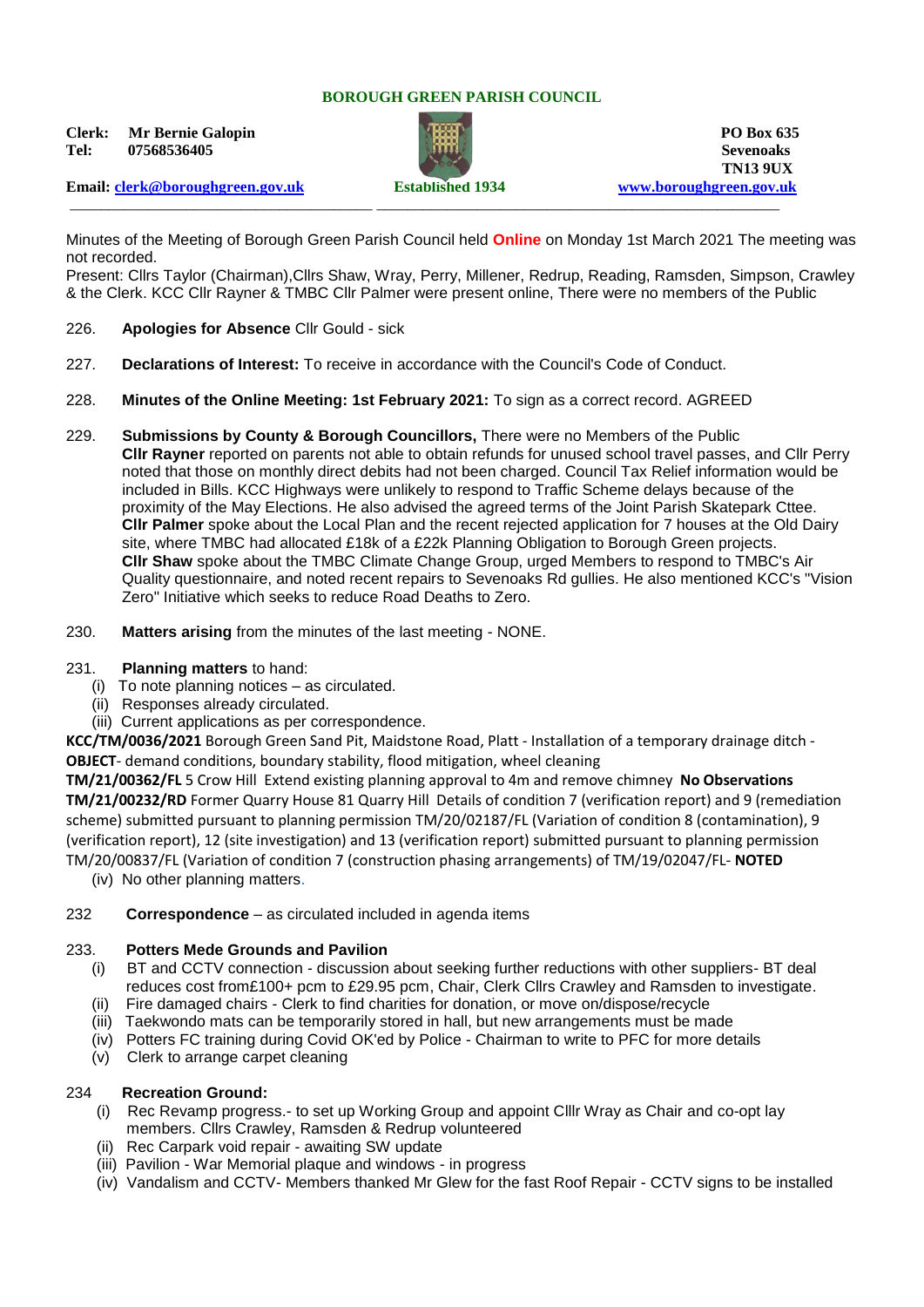# **Minutes 1st March 2021 Page 2**

Cont/ immediately, and Cllr Crawley will investigate new CCTV options

 (v) Rec footpath surfacing - Cllr Wray will proceed with quotes, allowing time before official order for progress on grant applications

# 235 **Village Enhancements:**

- (i) Cooper & Crest Land transfers. in progress
- (ii) A25 gateway legal challenge no update
- (iii) Update on Public Toilet, Staleys Acre and Crowhill transfers. Chairman reported very productive meeting with Robert Styles & Darren Lanes TMBC 23 Feb. suggested route: Crowhill will be at Finance IP Board in May, Cabinet in early June, transfer to take 30 June. We will pay Toilet cleaning for 3 months, TMBC will pay power, water etc 3 months. There will be a refurbishment to toilets before handover, and we get £9k grant to cover first year costs.- AGREED
- (iv) Salt supplies- proposal for gritter attachment for van & Salt AGREED Chairman, Clerk and Mr Glew to discuss and agree details
- (v) SKATEPARK to note the Skatepark is a 3 Parish Facility with its own management committee, with full authority delegated by the Parishes of Borough Green, Wrotham and Platt. for finance and operational decisions. Any issues should be passed to that Committee through the Clerk or appointed Members of the Skatepark Committee Cllrs Millener and Taylor to remain on Committee.- AGREED

# 236. **Financial Matters:**

- (i) Clerk's RFO Report, and outlined internal audit arrangements/dates for FY 20/21.
- (ii) To note grant payments from TMBC. Clerk seeking grants from Kent Resilience Forum and Kent & Medway Enterprise Partnership towards Play Area, Track and Pavilion.
- (iii) To agree donations/grants. Clerk noted new quarterly rental for bowls club of £225, but that will be offset this year by waiving of water charges due to lower usage. Potters Mede rental charges will be held @£16/hr, but a new £5/hr for outside use.- AGREED Clerk circulated list of past donations as a framework for future donations APPENDIX 3- NOTED
- (vi) Clerk to present Bank Reconciliations as at 28 Feb 2021 see APPENDIX 2

## 237 **Website Accessibility, Compliance & Risk:**

- (i) Facebook Posting discussion deferred for clarification of concerns.
- (ii) Census 2021 to post details on all websites AGREED

# 238 **T&MBC Local Plan:**

(i) To note latest TMBC letter challenging Inspectors NOTED

# 239 **Highways and Streetlighting:**

- (i) Streetlighting contract and repairs-First 10 repairs underway NOTED
- (ii) Failure by KCC to answer questions re 40mph Darkhill, Rec lights and Maidstone Rd speed mitigation despite repeated questions from Cllr Wray and the Chairman. The council is still unhappy with the responses so far - NOTED
- 240 **Sandpits Quarries and Landfills:** (i) No report

## 241. **BMPOS:**

.

- (i) Treeability report concerns about trees, now TMBC responsibility NOTED
- 242 **Payments List (Cheques/Bank Payments):** To approve payments as listed Appendix 1 and circulated to all Cllrs. Invoices checked and signed off - Cllrs Gould and Chairman Proposed Chairman, seconded Cllr Perry - AGREED unanimously

## 243. **Future dates:**

- (i) Date of Next Meeting: **Monday April 12th 2021** online via Zoom commencing **7.30pm**,
- (ii) The Parish Office will not be open Annual Parish Council meeting and Parish Annual Meeting Friday Village Hall 8pm **Deferred.**

Contact the Clerk using the contact details above.

# 244. **Exclusion of Public and Press:**

(i) Operation London Bridge, Noted (ii) Staff Appraisals and salary review- Clerk to produce report Chairman closed the meeting at 22.14. *(Signed FM Taylor 12 April 2021)*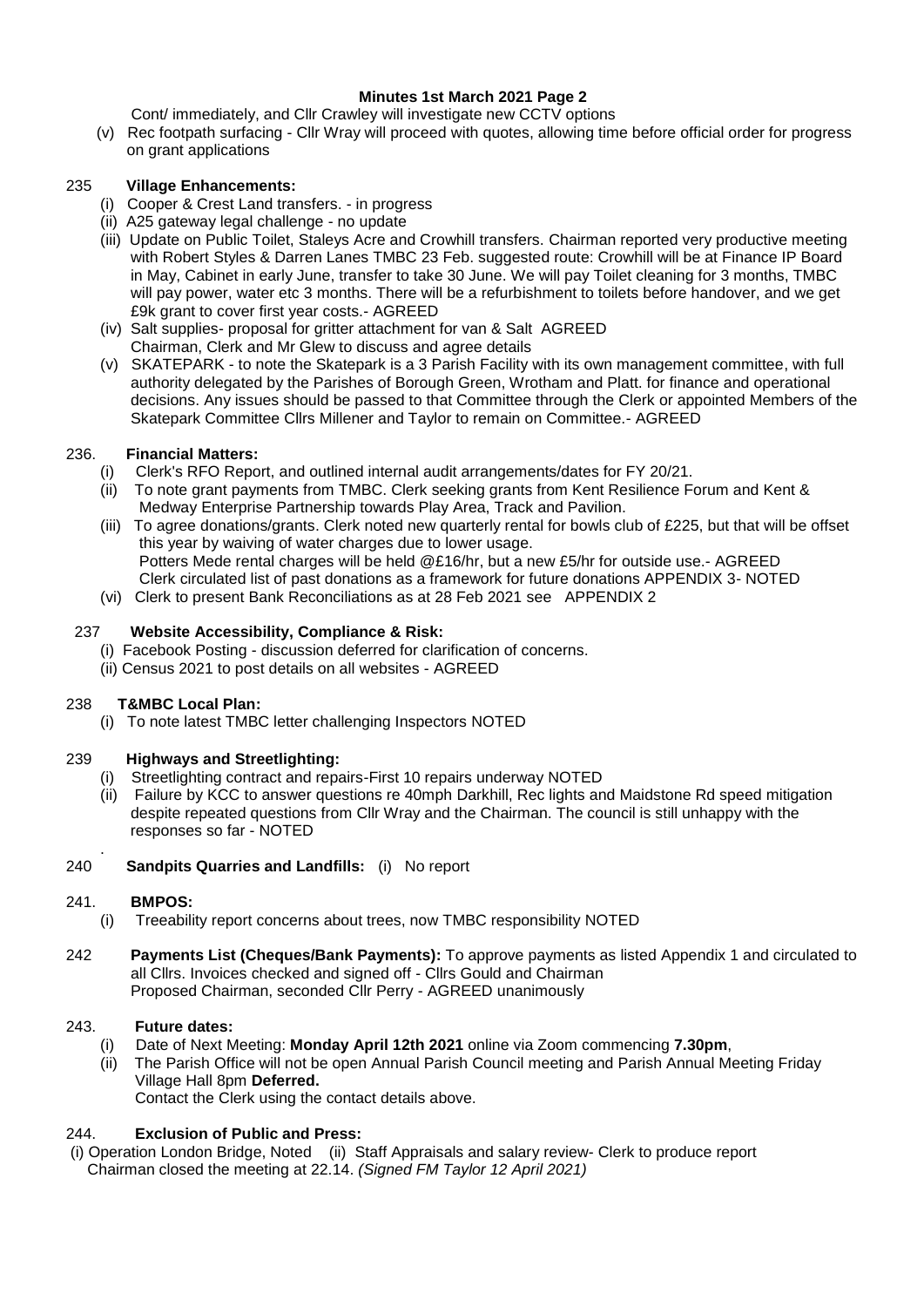# **Minutes 1st March 2021 Page 3**

| BGPC Cash Book Summary A/C ***857               |             |
|-------------------------------------------------|-------------|
| <b>Month: February 28.02.2021</b>               | £           |
| <b>Payments</b>                                 |             |
| Standard On-Line Payments (Approximate)         |             |
| Staff Wages (Will show on March 2021 statement) | 0           |
| <b>HMRC</b>                                     | $-1749.21$  |
| <b>KCC Pensions</b>                             | $-993.28$   |
| <b>Online Banking Payments</b>                  |             |
| <b>TMBC brown waste bins</b>                    | -95         |
| Clerk subscription                              | $-120$      |
| <b>BGVH Rent</b>                                | $-750$      |
| <b>BGVH Rent</b>                                | $-1500$     |
| <b>CPRE</b> membership                          | -36         |
| Streetlights                                    | $-577.5$    |
| Streetlights                                    | $-115.5$    |
| Streetlights                                    | $-912$      |
| <b>WPC Local Plan</b>                           | $-1428.55$  |
| <b>WPC Skate Park repairs</b>                   | $-144.38$   |
| <b>Ripley PM Heating Service</b>                | $-462$      |
| <b>Monthly Direct Debits</b>                    |             |
| Zen Internet                                    | $-10.79$    |
| <b>Bank Charges</b>                             | $-15.64$    |
| Castle Water                                    | $-40.32$    |
| ALD                                             | $-301.32$   |
| E-On                                            | $-469.14$   |
| <b>EDF Energy</b>                               | $-338$      |
| <b>EDF Energy</b>                               | $-13$       |
| <b>Bank Transfers</b>                           |             |
| From BGPC 600857 to BSA1                        | $-8686.71$  |
| <b>Cheque Payments</b>                          |             |
| Nil                                             | O           |
| <b>Total Payments</b>                           | $-18296.34$ |
| <b>Receipts</b>                                 |             |
| <b>Bank Transfers from BRA1</b>                 | 9078.63     |
| <b>Bnk Transfers from BRA2</b>                  | 669.43      |
| Litterpick income                               | 98          |
| <b>TMBC - Local Restriction Support Grants</b>  | 8097        |
| Fortitude - Taekwondo                           | 353.28      |
| <b>Total Receipts</b>                           | 18296.34    |
| Receipts less payments (600857)                 | 0           |
|                                                 |             |
| Balance Cash Book (600857) 28.02.21             | 100         |
| Balance Bank Statement (600857) 28.02.21        | 100         |

**APPENDIX 1**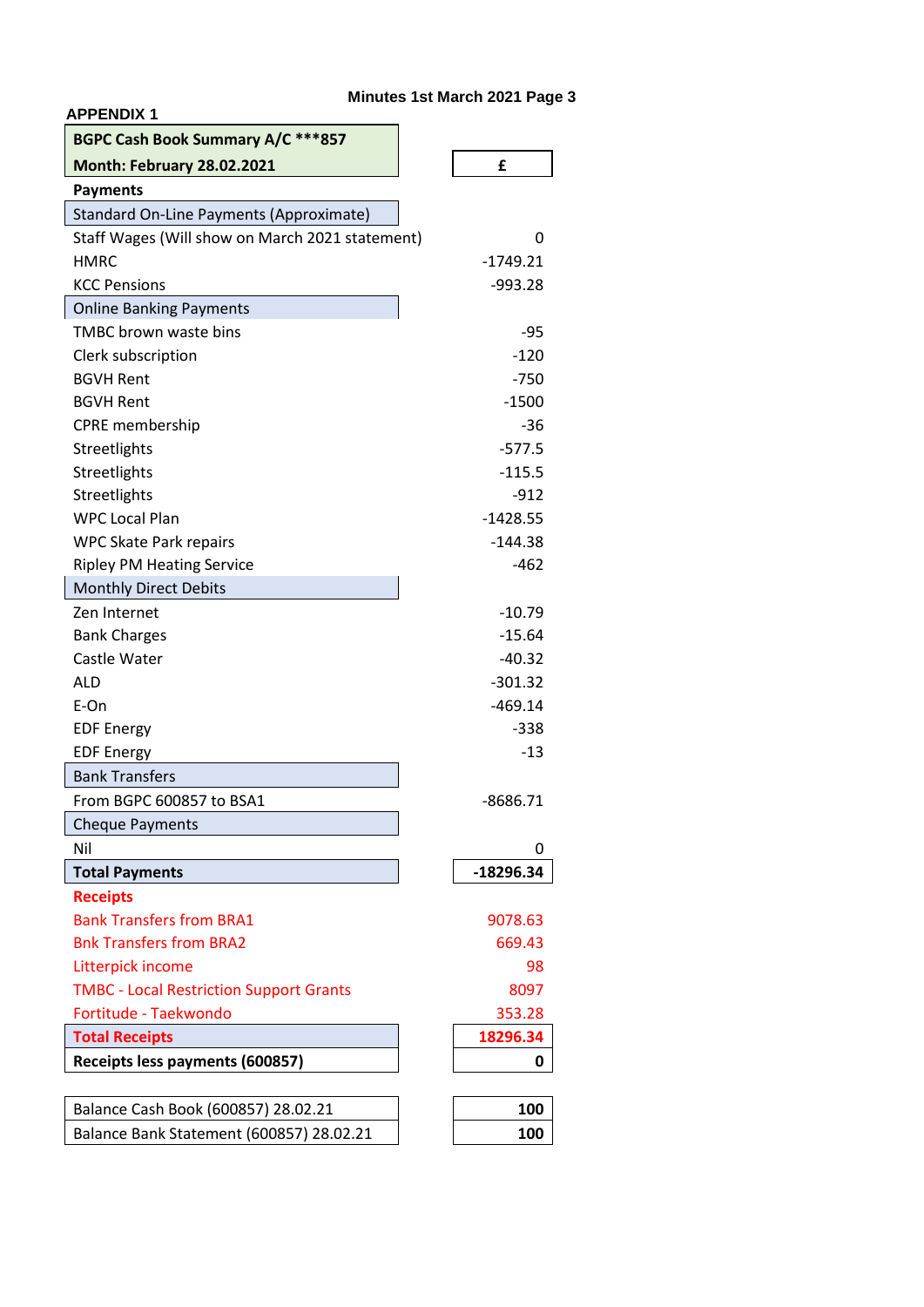| <b>BGPC Donations Record</b><br><b>APPENDIX 2</b> |           |           |  |
|---------------------------------------------------|-----------|-----------|--|
| Organisation                                      | <b>FY</b> | <b>FY</b> |  |
|                                                   | 19/20     | 20/21     |  |
|                                                   | £         | £         |  |
| Home Start SW Kent Grant                          | 100       |           |  |
| <b>CPRE Ann subs</b>                              | 36        | 36        |  |
| Rural Kent ann subs                               | 80        |           |  |
| <b>West Kent Mediation</b>                        | 50        |           |  |
| Age Concern                                       | 100       |           |  |
| <b>Victim Support</b>                             | 100       |           |  |
| <b>TW Samaritans</b>                              | 50        |           |  |
| Air Ambulance                                     | 100       |           |  |
| <b>Compaid Trust</b>                              | 100       |           |  |
| <b>Red Cross</b>                                  |           | 400       |  |
| <b>Heart of Kent Hospice</b>                      |           | 300       |  |
| <b>West Kent Mediation</b>                        |           | 200       |  |
| West Malling Lionesses Lunch Club                 |           | 400       |  |
| Home Start UK                                     |           | 100       |  |
| COGS                                              |           | 400       |  |
| Kent Playing Fields Association Ann Sub           |           | 20        |  |
| Jenny Cant Church Hall                            |           |           |  |
| <b>BGPC/Platt Chromebooks</b>                     |           | 5172      |  |
| Royal British Legion                              |           | 100       |  |
| Citizens Advice Bureau                            |           | 500       |  |
| Spadework                                         |           | 500       |  |
| <b>BG Christmas Lights Committee</b>              |           | 1500      |  |
| Chris Hurll VE Day                                |           | 103       |  |

# **APPENDIX 3 BANK RECONCILIATIONS**

| Date: 28/02/2021<br><b>Time: 21:12:49</b> |                |                                   | <b>Bank Reconciliation</b> | <b>Borough Green Parish Council</b> |                    | Page: 1   |
|-------------------------------------------|----------------|-----------------------------------|----------------------------|-------------------------------------|--------------------|-----------|
| <b>Bank Ref:</b>                          | 1201           |                                   |                            | Date To:                            | 28/02/2021         |           |
| <b>Bank Name:</b>                         |                | <b>Business Reserve Account 1</b> |                            | <b>Statement Ref:</b>               | 1201 2021-02-28 01 |           |
| <b>Currency:</b>                          | Pound Sterling |                                   |                            | $\omega$                            |                    |           |
| Balance as per cash book at 28/02/2021:   |                |                                   |                            |                                     |                    | 87,379.22 |
| <b>Add: Unpresented Payments</b>          |                |                                   |                            |                                     |                    |           |
| <b>Tran No</b>                            | Date           | Ref                               | <b>Details</b>             |                                     | £                  |           |
|                                           |                |                                   |                            |                                     |                    | 0.00      |
| <b>Less: Outstanding Receipts</b>         |                |                                   |                            |                                     |                    |           |
| <b>Tran No</b>                            | Date           | Ref                               | <b>Details</b>             |                                     | £                  |           |
|                                           |                |                                   |                            |                                     |                    | 0.00      |
| <b>Reconciled balance:</b>                |                |                                   |                            |                                     |                    | 87,379.22 |
| <b>Balance as per statement:</b>          |                |                                   |                            |                                     |                    | 87,379.22 |
| Difference:                               |                |                                   |                            |                                     |                    | 0.00      |

# **Minutes 1st March 2021 Page 4**